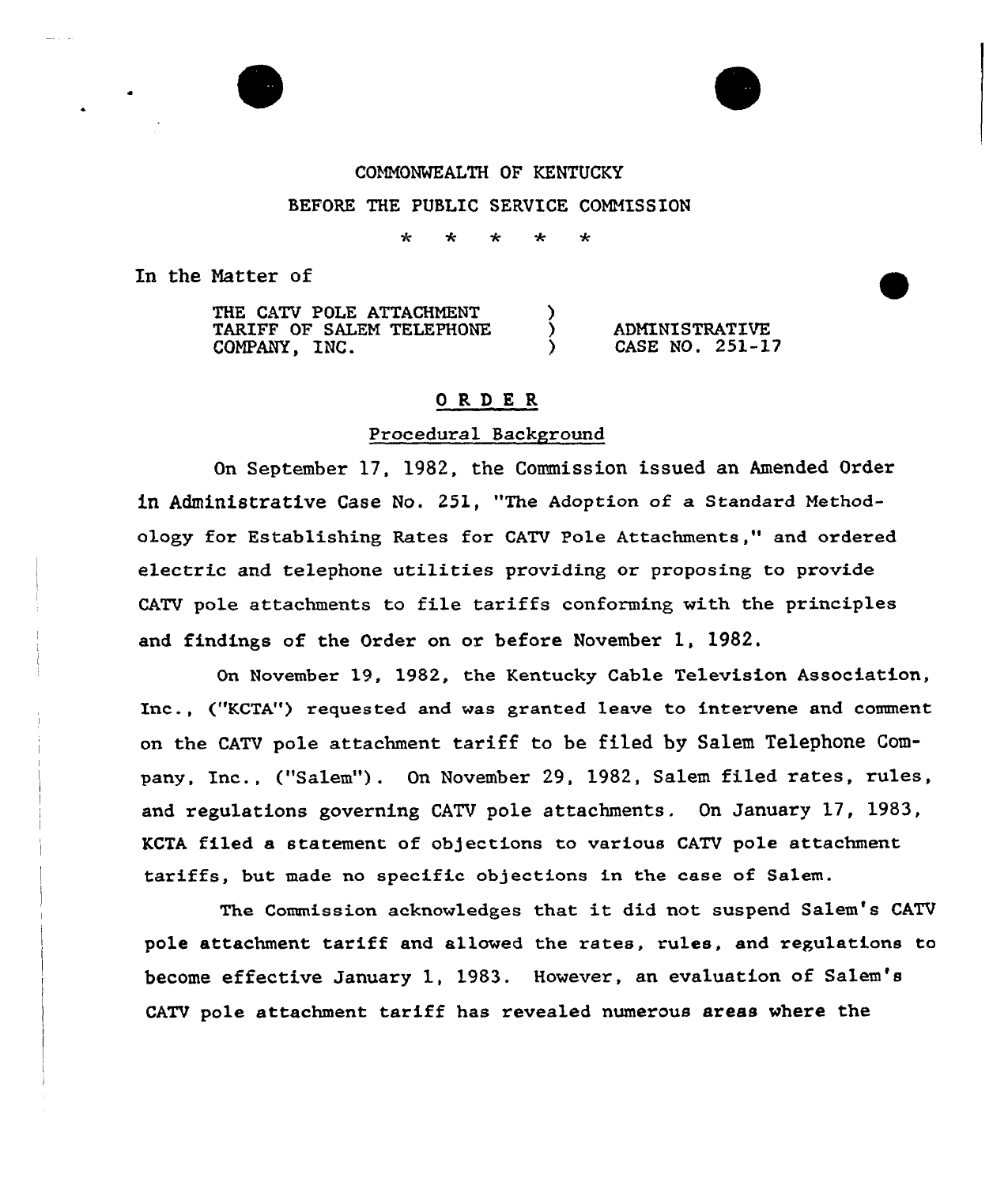tariff is inconsistent with the Commission's Amended Order in Administrative Case Ho. 251, The Commission enters this Oxdex to modify Salem's CATV pole attachment tariff.

## Findinps

The Commission, having considered the evidence of record. and being advised, is of the opinion and finds that:

1. Salem's rules and regulations governing CATV pole attachments do not conform with the principles and findings of the conanission's Amended Order in Administrative Case No. 251, and should be denied.

2. Salen did not file a rate, rule, or regulation governing CATV anchor attachments. The Commission advises Salem that it is not required to provide CATV anchor attachments. However, in the event Salem provides or plans to provide CATV anchor attachments, it should file <sup>a</sup> CATV anchor attachment rate, along with appropriate cost information.

3. Salem did not file a xule or regulation govexning CATV conduit usage. The Commission advises Salem that in the event it provides or plans to provide CATV conduit space, it should file <sup>a</sup> CATV conduit usage xate, along with appropriate cost information.

4. Salem failed to provide sufficient information to verify its calculations of embedded pole cost. Therefore, Salem should file information from plant records or another reliable source showing the number of  $30$ -foot,  $35$ -foot,  $40$ -foot, and  $45$ -foot poles in sexvice, and related pole investment. The information should be classified according to vintage year. Also, any discrepancy between

 $2<sup>1</sup>$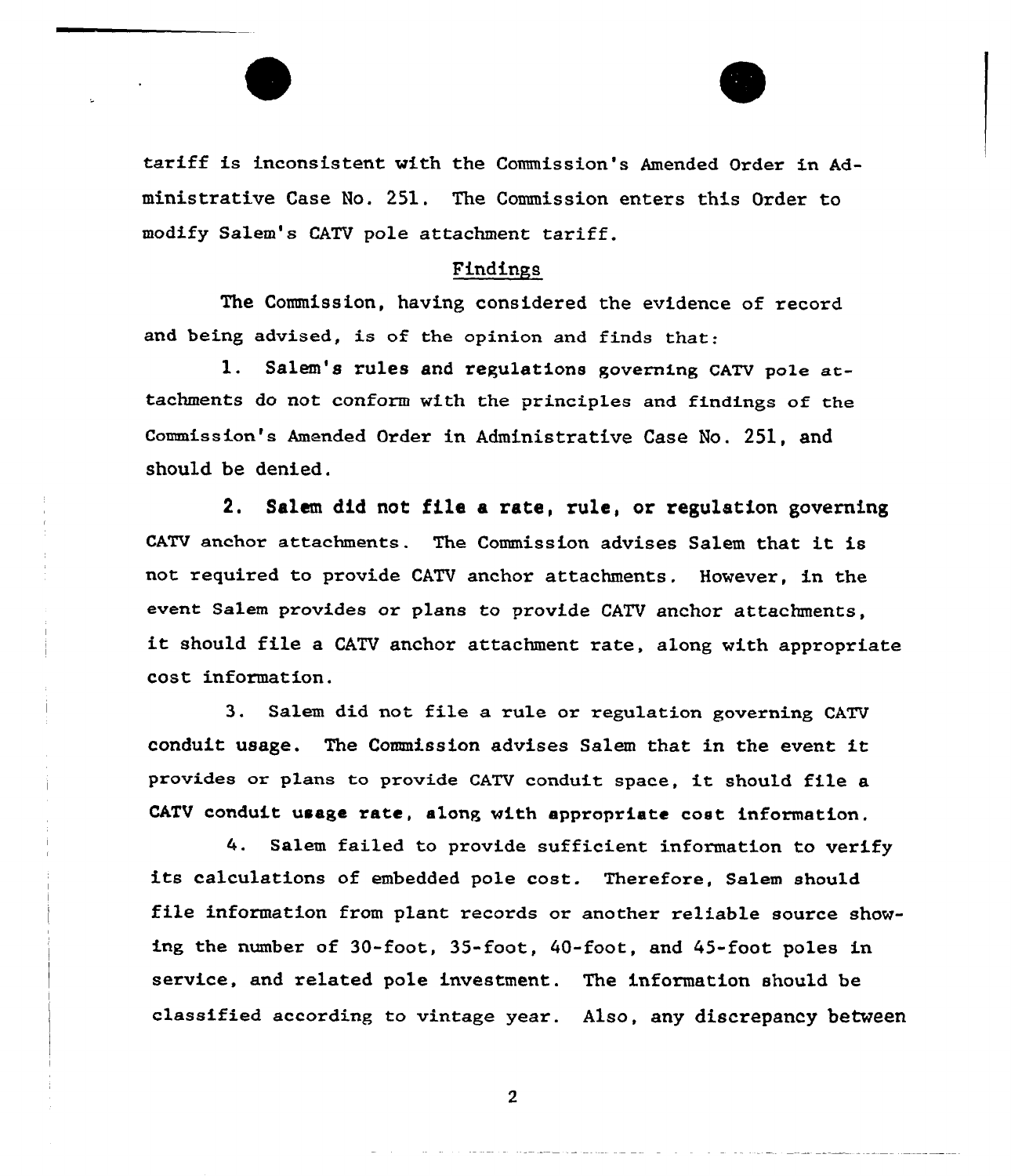# the total number of poles shown in the calculations of embedded pole cost and the total number of poles shown in the 1981 Annual Report should be explained.

5. Salem's calculation of its annual carrying charge should be modified as follows:

(a) The cost of money component should be deleted, because the cost of debt was included in the past rate of return authorized by the Commission, in Case No. 7782, "Application of Salem Telephone Company, Inc., for Authority to Increase its Rates for Telephone Service Rendered on and after July 1, 1989."

{b) The taxes component should be 1.21 percent, as calculated from the 1981 Annual Report.

(c) The administrative and -overhead component should be 4.02 percent, as calculated from the 1981 Annual. Report.

(d) The maintenance component should be 0.53 percent, as calculated from the 1981 Annual Report. The maintenance component should be based on the most recent available information. It should not be calculated as a 5-year average or inflated.

(e) The total annual carrying charge should be 13.62 percent, based on calculations from the 1981 Annual Report and the Commission's Order in Case No. 7782.

6. Salem should be allowed to substitute 1982 Annual Report information to adjust its annual carrying charge, if the information is available and filed with the Commission. Furthermore, any adjusted calculation of the annual carrying charge should be made as outlined in Attachment 1 to this Order, unless a specific deviation is requested and reasonable cause demonstrated.

 $-3 -$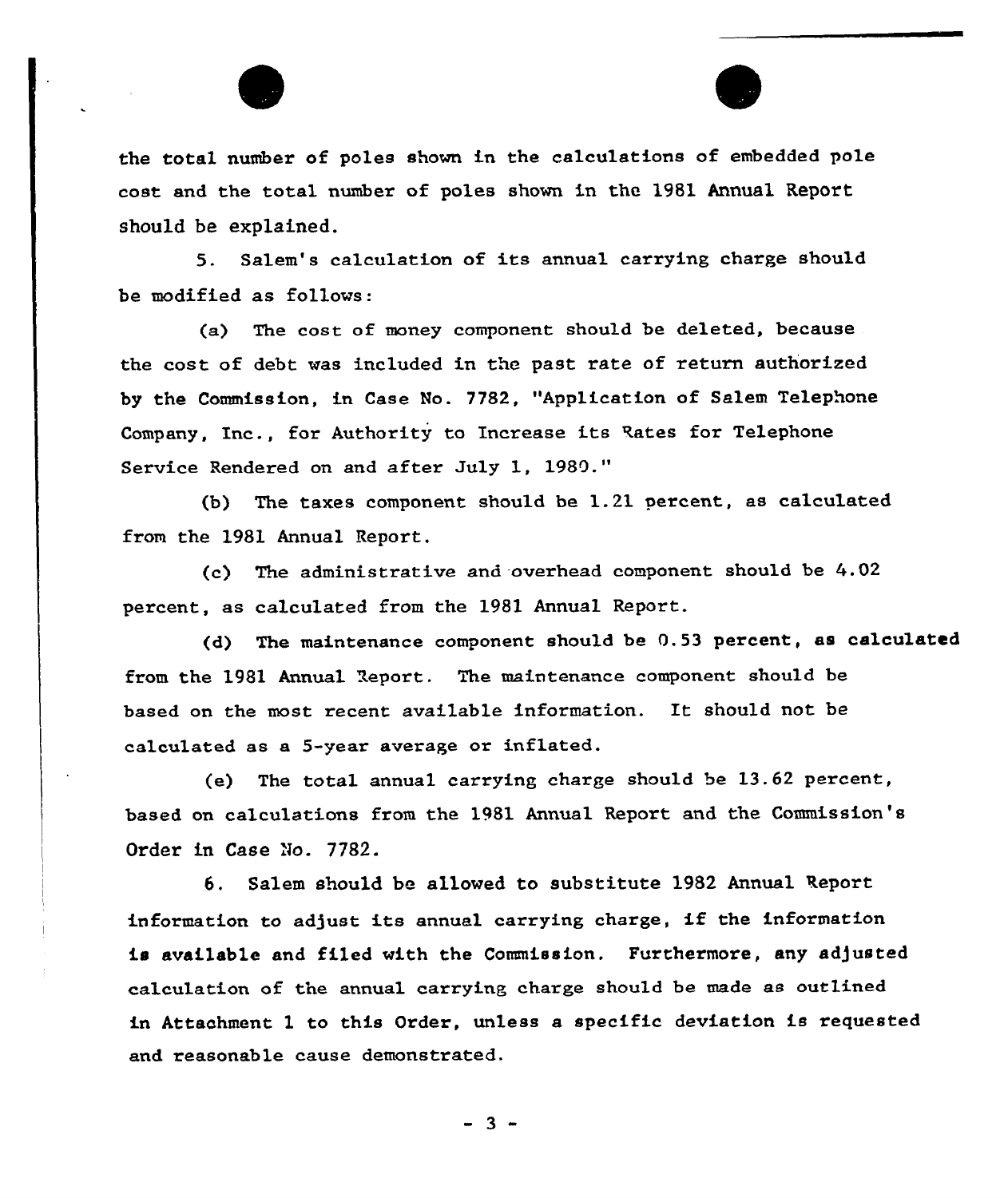## Orders

IT IS THEREFORE ORDERED that Salem's CATV pole attachment tariff as filed with the Commission on november 29, 1982, be and it hereby is canceled.

IT IS FURTHER ORDERED that Salem sha11 file revised rates, rules, and regulations governing CATV pole attachments with the Commission within 30 days from the date of this Order, and that the revised rates, rules, and regulations shall conform with the findings of this Order.

IT IS FURTHER ORDERED that Salem shall file information as outlined in this Order concerning embedded pole cost, at the same time it files its revised rates, rules, and regulations.

Done at Frankfort, Kentucky, this 31st day of March, 1983,

PUBLIC SERVICE COMMISSION

er Vige Chairman /

Commissione

ATTEST.

 $\frac{1}{2} \frac{1}{2} \frac{1}{2} \frac{1}{2} \frac{1}{2} \frac{1}{2} \frac{1}{2} \frac{1}{2} \frac{1}{2} \frac{1}{2} \frac{1}{2} \frac{1}{2} \frac{1}{2} \frac{1}{2} \frac{1}{2} \frac{1}{2} \frac{1}{2} \frac{1}{2} \frac{1}{2} \frac{1}{2} \frac{1}{2} \frac{1}{2} \frac{1}{2} \frac{1}{2} \frac{1}{2} \frac{1}{2} \frac{1}{2} \frac{1}{2} \frac{1}{2} \frac{1}{2} \frac{1}{2} \frac{$ 

Secretary